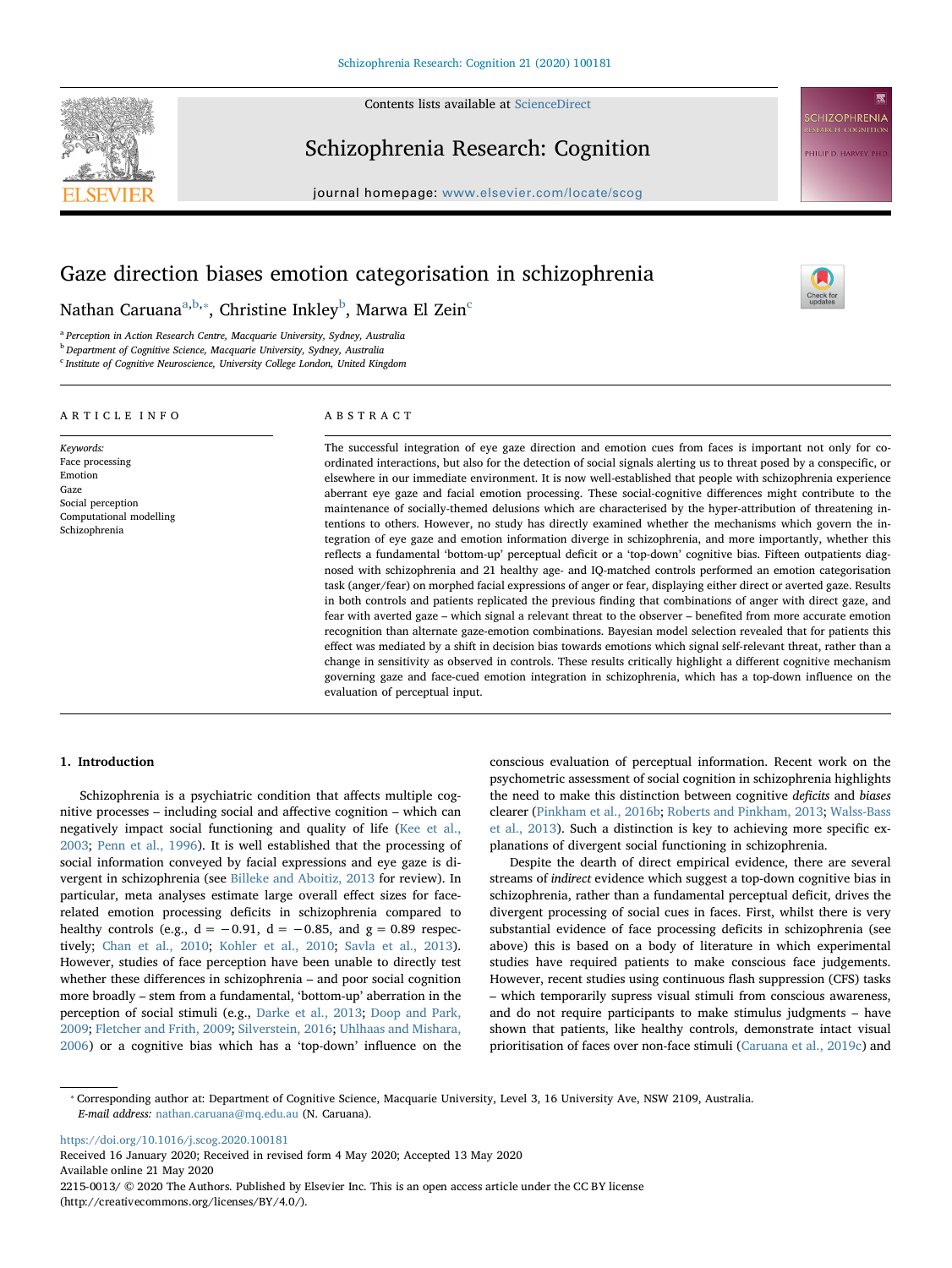faces with direct gaze over averted gaze ([Seymour et al., 2016](#page-6-12)). As such, these studies suggest that a top-down cognitive bias might offer a more likely explanation for deficits observed in conscious face evaluation tasks.

A second stream of studies suggests that patients are more likely to detect intentionality and threat in the social signals conveyed by others (e.g., [Blakemore et al., 2003;](#page-5-3) [Haggard et al., 2003](#page-6-13)). Furthermore, impairments of emotion categorisation from faces seem to be exacerbated in schizophrenia for faces with threat-relevant emotions (e.g., anger, fear, disgust and sadness; also see [Bediou et al., 2005](#page-5-4); [Brüne, 2005](#page-5-5); [Comparelli et al., 2014](#page-5-6); [Edwards et al., 2001;](#page-6-14) [Kohler et al., 2003](#page-6-15); [Pinkham et al., 2003](#page-6-16)). Indeed, patients in general have an increased tendency to over-attribute meaning to irrelevant or ambiguous stimuli ([Phillips et al., 2003](#page-6-17)). Together, this suggests that the potential for threat to be signalled by face stimuli may drive differences in the evaluation of these faces in schizophrenia, rather than a reduced capacity to process the configural features of faces which convey expressed emotions. In line with such an interpretation, actively-paranoid patients have been found to (1) be more likely to mis-categorise neutral faces as angry [\(Pinkham et al., 2011](#page-6-18)); (2) be more likely to mis-categorise neutral words as unpleasant ([Holt et al., 2006\)](#page-6-19); and (3) demonstrate more profound social-cognitive biases and poorer social functioning than non-paranoid patients ([Pinkham et al., 2016a](#page-6-20)). Specifically, on standardised social-cognitive tasks, paranoid patients are more likely to interpret the intentions of others in ambiguous social situations as hostile, and to evaluate ambiguous faces as untrustworthy. Critically, this study revealed that differences were only seen on psychometric tasks that provided measures of social-cognitive 'bias' rather than 'capacity' (see [Roberts and Pinkham, 2013;](#page-6-10) [Walss-Bass et al., 2013](#page-6-11) for a broader discussion on this distinction). Together, these findings indicate an over-attribution of threat to ambiguous stimuli in schizophrenia, particularly in those who are actively experiencing paranoid delusions. It is therefore possible that these biases result from the longterm maintenance of persecutory delusions in which others are believed to be untrustworthy with intentions to inflict harm.

Finally, evidence for cognitive biases influencing social information processing comes from studies of gaze processing in schizophrenia. Much like the face-cued emotion processing literature, gaze processing studies in schizophrenia have largely examined the conscious evaluation of eye gaze direction. For instance, gaze-cueing studies have shown that patients with schizophrenia exhibit an enhanced gaze congruency advantage (e.g., [Langdon et al., 2006](#page-6-21); [Langdon et al., 2017](#page-6-22)). Under conditions of brief stimulus presentation, patients have also been more likely than healthy controls to claim that averted gaze is directed at them ([Hooker and Park, 2005](#page-6-23); [Rosse et al., 1994](#page-6-24); [Tso et al., 2012](#page-6-25)). This 'direct gaze bias' has been shown to persist even when the eyes were edited out of the face stimulus entirely, once again suggesting a topdown cognitive bias, rather than aberrant perceptual processing ([Hooker and Park, 2005\)](#page-6-23). Further, studies that do not involve a selfreferential judgement (e.g., "Are the eyes looking at you?"), but simply instruct participants to report whether the eyes are averted to the left or right, have failed to reliably identify a direct gaze bias in patients. Together, these findings again suggest that aberrant gaze processing in schizophrenia likely reflects an evaluative, self-referential bias rather than deficits in visual perception [\(Franck et al., 1998, 2002;](#page-6-26) [Seymour](#page-6-27) [et al., 2017](#page-6-27)). Yet, despite these converging streams of evidence – which support the view that a cognitive bias mechanism drives aberrations in the evaluation of emotions from faces in schizophrenia – no study has provided a paradigm which can directly test this claim.

#### 1.1. Examining the interactions of gaze direction and emotion cues

Promise for such a paradigm comes from recent work examining the integration of gaze direction and emotion cues in faces. In healthy adults, it is now well-established that humans use gaze direction cues to facilitate the categorisation of angry and fearful expressions which can

signal threat to an observer (e.g., [Adams Jr and Kleck, 2003, 2005](#page-5-7); [Cristinzio et al., 2009](#page-5-8); [El Zein et al., 2015b;](#page-6-28) [N'diaye et al., 2009](#page-6-29); [Sander](#page-6-30) [et al., 2007](#page-6-30)). This is because gaze direction contextualises the locus of the potential threat. Specifically, angry faces with direct gaze may signal that the observed person intends to harm the observer. Alternatively, a fearful face with averted gaze may signal an external but proximal source of danger (e.g., a predator) which may pose a relevant threat to both the observer and the observed [\(Sander et al., 2007](#page-6-30)). Recently, the mechanism underlying the increased recognition of these self-relevant gaze and emotion combinations (hereafter referred to as "Threat  $+$ " faces) was established in a signal detection theory framework ([El Zein et al., 2015b;](#page-6-28) [Ioannou et al., 2017\)](#page-6-31). In this framework, there are two competing models which explain the underlying mechanism driving this contextual influence of gaze direction on emotion recognition: (1) a perceptual sensitivity mechanism or (2) a decision bias mechanism.

### 1.1.1. Perceptual sensitivity

The perceptual sensitivity model in this framework assumes that gaze direction increases the observer's sensitivity to the perceptual features that allow them to categorise a face as angry or fearful. As such, angry faces with direct gaze would be perceived as more angry – and fearful faces with averted gaze as more fearful – than alternate gaze-emotion combinations (i.e., anger-averted, fear-direct; hereafter referred to as "Threat−" faces). This sharpening of perceptual sensitivity would correspond to a boost in the bottom-up perceptual processing of Threat + faces, especially when faces show anger and fear emotions at very low intensities (but not for neutral faces), which in turn would enable observers to more readily and accurately categorise the emotion conveyed by the face [\(El Zein et al., 2015a,b,](#page-6-32) [Ioannou](#page-6-31) [et al., 2017](#page-6-31)). Using Bayesian model selection methods, previous studies have now consistently demonstrated that this perceptual sensitivity model best accounts for the increased emotion categorisation accuracy for Threat+ over Threat− faces in healthy adults and adolescents ([El](#page-6-32) [Zein et al., 2015a,b](#page-6-32); [Ioannou et al., 2017](#page-6-31)).

# 1.1.2. Decision bias

Alternatively, the decision bias model assumes that gaze direction cues bias the observer's decision about whether a face is angry or fearful in the direction of the combination signalling a higher threat. Maximal effects of this bias would be observed for neutral face expressions, in which direct gaze will bias observers to categorise the face as angry and neutral faces with averted gaze as fearful. This shift in decision bias – which also impacts on the categorisation of neutral faces with no perceptual emotion cues – would correspond to a top-down contextual influence of gaze cues on the recognition of emotional expression.

#### 1.2. Current study

The current study aimed to adopt [El Zein et al.'s \(2015a,b\)](#page-6-32) emotion categorisation paradigm to investigate whether patients – like healthy adults – exhibit an increased perceptual sensitivity for Threat+ faces, or rather, whether gaze direction cues bias the evaluation of faces as expressing the emotion that would convey a self-relevant threat. In line with the latter, we anticipated that emotion categorisation performance in patients would be best characterised by a decision bias model. This means that even for neutral faces, patients would exhibit a decision bias towards anger when presented with direct gaze, and a bias towards fear for averted gaze. Contrastingly, we expected – as has been consistently demonstrated in past studies – that categorisation performance in healthy controls would be better characterised by a perceptual sensitivity model with more accurate categorisations of Threat + combinations, even when the intensity of emotion cues are low. Together, such findings would directly evidence a top-down cognitive bias mechanism in schizophrenia which influences the appraisal of visual social cues as signals for self-directed threat.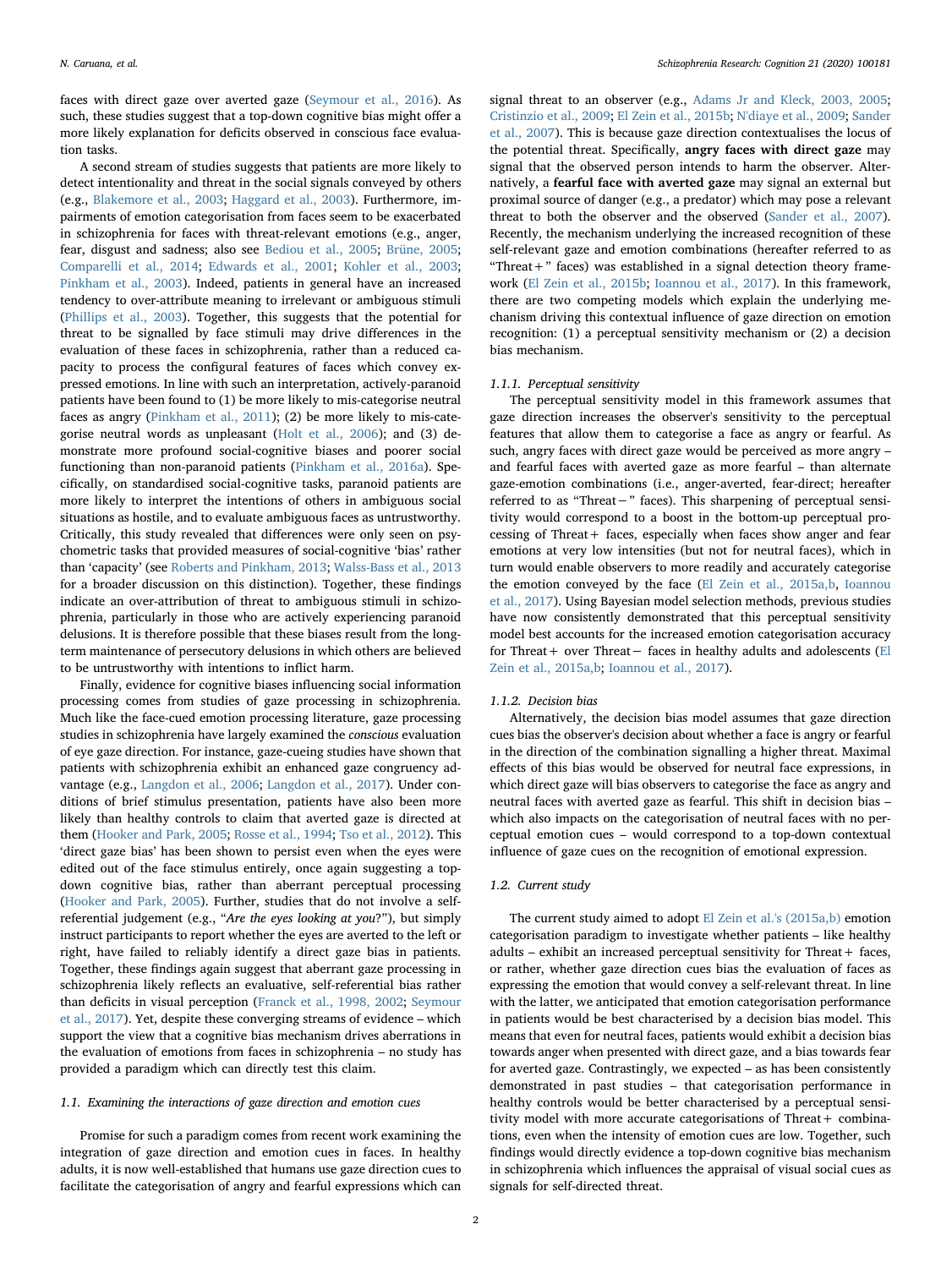#### 2. Method

#### 2.1. Ethical statement

This study was approved by the Human Research Ethics Committee at Macquarie University (MQ; reference number: 5201200021). Participants received payment for their time and provided written consent before participating.

#### 2.2. Participants

Twenty outpatients diagnosed with Schizophrenia or Schizoaffective Disorder (10M/10F) and 21 healthy controls (14M/7F) participated in this study. To classify for inclusion in the study participants could not have had any current or past neurological disease or injury resulting in a concussion or being unconscious for more than 1 h. All participants were additionally screened for any history of substance abuse (as per DSM-V criteria) and were required to have a minimum eight years of formal education. Finally, all participants had normal or corrected-to-normal vision.

Five patients were excluded from analyses because they failed to accurately categorise emotions on at least 60% of trials, resulting in a final sample of 15 patients (6 M, 9F). This ensured adequate individual data to reliably characterise the mechanisms underlying the influence of gaze direction on emotion categorisation. Groups did not differ significantly on age (Patients  $M = 53.93$ ,  $SD = 8.37$ ; Control  $M = 48.14$ ,  $SD = 13.47$ ; t(34) = -1.47, p = 0.150, BF<sub>10</sub> = 0.746). The National Adult Reading Test was administered as a measure of premorbid intelligence (NART; [Nelson and Willison, 1991\)](#page-6-33). Again, groups did not significantly differ on the NART full-scale IQ estimate (Patients  $M = 106.47$ ,  $SD = 9.61$ ; Control  $M = 106.53$ ,  $SD = 9.89$ ;  $t(34) = 0.02$ ,  $p = 0.986$ ,  $BF_{10} = 0.325$ ).

Patients were recruited from the Macquarie University Belief Formation Volunteer Register. All patients were diagnosed by a clinical psychologist or psychiatrist before being recruited into the study and were on a stable dose of antipsychotic medication. Participants were also assessed against current DSM-V criteria using the Diagnostic Interview for Psychosis [\(Castle et al., 2006](#page-5-9)). Symptom severity was assessed using the Scales for Assessment of Positive and Negative Symptoms (SAPS & SANS; [Andreasen, 1983, 1984](#page-5-10)). This revealed that the patients in our sample were stable with mild symptomology (see [Table 1](#page-2-0)).

We used a structured interview to screen controls. This interview was based on the affective, psychotic and substance abuse screening modules from the Structural Clinical Interview for Axis 1 Disorders previously outlined under DSM-IV (SCID-1; [First et al., 2002\)](#page-6-34). This interview allowed us to screen for and exclude controls who had a psychiatric diagnosis of any kind, including but not limited to schizophrenia. Control participants also completed the brief version of the

#### <span id="page-2-0"></span>Table 1

| Symptom ratings for patients on the SAPS and SANS. |  |  |  |  |  |  |  |
|----------------------------------------------------|--|--|--|--|--|--|--|
|----------------------------------------------------|--|--|--|--|--|--|--|

|                                       | м    | SD.  | Range   |
|---------------------------------------|------|------|---------|
| Negative symptoms (SANS)              |      |      |         |
| Affective flattening or blunting      | 1.90 | 1.17 | $0 - 4$ |
| Alogia                                | 0.95 | 1.10 | $0 - 3$ |
| Apathy                                | 2.75 | 1.12 | $0 - 4$ |
| Anhedonia                             | 3.00 | 1.26 | $0 - 5$ |
| Attention                             | 1.05 | 1.10 | $0 - 3$ |
| Positive symptoms (SAPS) <sup>a</sup> |      |      |         |
| Hallucinations                        | 1.60 | 1.50 | $0 - 4$ |
| Delusions                             | 1.90 | 1.45 | $0 - 4$ |
| Bizarre behaviour                     | 0.80 | 1.01 | $0 - 2$ |
| Positive thought disorder             | 1.65 | 1.23 | $0 - 4$ |

Note. Ratings on the SAPS and SANS are provided on a 5-point scale; 0 = not present;  $1 =$  questionable;  $2 =$  mild;  $3 =$  moderate;  $4 =$  marked;  $5 =$  severe.

Schizotypal Personality Questionnaire (SPQ-B; [Raine and Benishay,](#page-6-35) [1995\)](#page-6-35). The range of obtained scores ( $M = 4.38$ ,  $SD = 3.67$ ) were consistent with previous studies involving non-clinical community samples (e.g., [Compton et al., 2007\)](#page-5-11).

#### 2.3. Apparatus and stimuli

The stimulus set comprised 20 identities (10 females) adapted from the Radboud Faces Database (for a detailed description of stimulus properties and development see; [El Zein et al., 2015a,b](#page-6-32); [Langner et al.,](#page-6-36) [2010\)](#page-6-36) and have been used in several previous studies examining gazeemotion integration [\(Caruana et al., 2019a](#page-5-12); [El Zein et al., 2015a,b](#page-6-32); [Ioannou et al., 2017\)](#page-6-31). Within each identity, the face stimuli varied in emotion (neutral, angry or fearful) and gaze direction (directed at the participant or averted 45° to the left or right). Each face identity set comprised seven levels of emotion morphs from neutral to angry and from neutral to fearful. This resulted in 30 face stimuli per identity: [(7 levels of morphs  $* 2$  emotions  $* 2$  gaze directions = 28) + (2 neutral stimuli with direct and averted gaze)]. With 20 identity sets, this resulted in a total stimulus set of 600 faces (see [Fig. 1](#page-3-0)A for an example). The morphing was previously calibrated between angry and fearful expressions such that the emotional expressions of anger and fear conveyed the same intensity of emotion expressions (see [Caruana et al.,](#page-5-12) [2019a;](#page-5-12) [El Zein et al., 2015a,b](#page-6-32) for detailed accounts on the stimulus calibration method). All faces appeared as greyscale images and were cropped to remove any visible hair.

# 2.4. Procedure

Using the Psychophysics-3 Toolbox [\(Brainard, 1997](#page-5-13); [Pelli, 1997](#page-6-37)), stimuli were projected on a black screen. Each trial began with a white oval for 500 ms, followed by a white fixation point presented within the oval at participants' eye-level for 1000 ms. Following fixation, the face stimuli appeared within the oval for 250 ms, and then disappeared. The participants' task was to decide whether the faces expressed Anger or Fear by pressing one of two keyboard buttons with the left or right hand ([Fig. 1B](#page-3-0)). An Anger/Fear response mapping was used (e.g., Anger: Left hand, Fear: Right hand) which was kept constant for each subject, but counterbalanced across subjects. All stimuli were presented once, resulting in a total of 600 trials. The experiment was divided into five blocks, each comprising 120 trials, that were balanced for emotion, gaze directions, gender and morph levels.

# 2.5. Analyses

A repeated-measures ANOVA was performed on the percentage of correct responses with gaze direction (direct, averted), emotion (anger, fear), and intensity (7 levels of morphs) as within-subjects factors, and group (patients, controls) as a between-subject factor. The same analysis was performed within each group independently. Student t-tests were conducted to directly compare performance between Threat+ and Threat− face conditions.

#### 2.5.1. Model selection

To characterise the mechanisms underlying the enhanced categorisation of Threat + faces, we performed model-based analyses inspired by signal detection theory (see [El Zein et al., 2015a,b](#page-6-32); [Ioannou et al.,](#page-6-31) [2017\)](#page-6-31). We compared between two models which assumed two different mechanisms accounting for an increased emotion categorisation accuracy for Threat+ over Threat− faces; (1) a change in perceptual sensitivity and (2) a change in decision bias.

2.5.1.1. Model  $1$  – perceptual sensitivity model. In our previous studies conducted with healthy adults and adolescents, as well as adolescents with autism ([El Zein et al., 2015a,b](#page-6-32); [Ioannou et al., 2017\)](#page-6-31), a perceptual sensitivity model was found to best characterise the emotion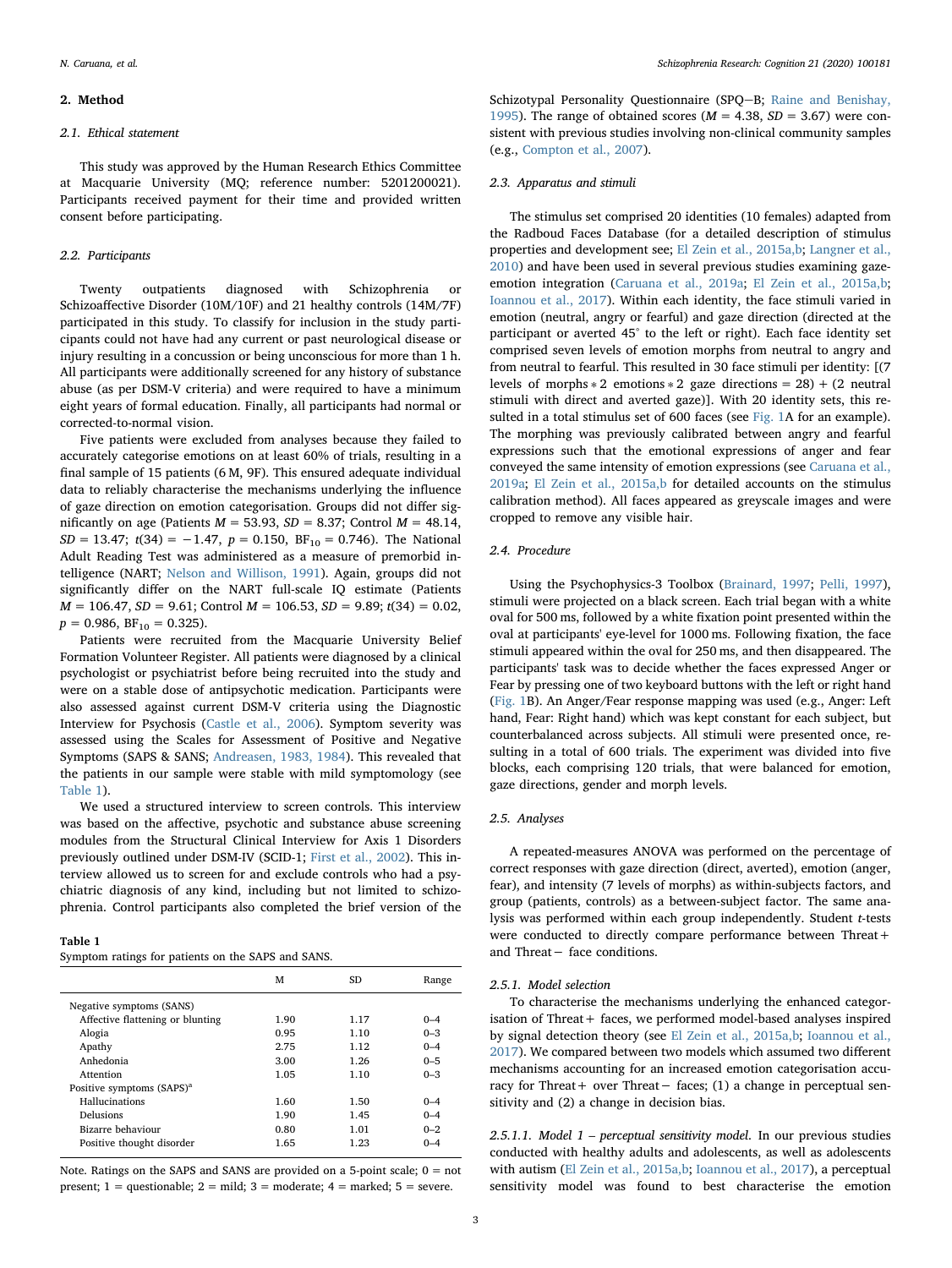<span id="page-3-0"></span>

Fig. 1. (A) Stimuli and (B) trial sequence for emotion  $categorisation task. Thread + faces (in red frames)$ comprised anger and direct gaze or fear and averted gaze combinations. Threat− faces (in grey frames) comprised anger and averted or fear and direct gaze combinations. Three levels of morphs are shown for each emotion as examples, however, the stimuli comprised of 7 levels of morphs,

categorisation data. In this model, gaze direction was found to selectively increase categorisation sensitivity to emotions signalling higher threat (i.e., Threat+ versus Threat− faces). This model assigns a different sensitivity to emotions in Threat+ versus Threat− conditions.

2.5.1.2. Model 2 – decision bias model. Alternatively, the decision bias model assumes that gaze direction biases emotion recognition in favour of the interpretation signalling higher threat (i.e., anger for a direct gaze, fear for an averted gaze).

For our comparison between these two models, we used a Bayesian model selection method based on the model evidence (i.e., log-likelihood). This method allows us to quantify the support of one model over the other, by estimating which model best fits the observed data. As both compared models have the same number of parameters, we did not use any method to account for the complexity of the model (i.e., number of parameters). Fixed-effects and random-effects statistics are reported. The fixed-effect comparison assumes all the participants relied on the same mechanisms to generate their decisions. The randomeffects comparison is more conservative and allows each participant to rely on different mechanisms in order to generate their decisions. For the former, we report the Bayes factor as the ratio of model evidence for the compared model (Jeff[reys, 1961](#page-6-38); [Kass and Raftery, 1995\)](#page-6-39). For the latter, we computed support for the winning model by the exceedance probability ( $p_{\text{exc}}$ ), which is the probability that participants' behaviour was governed by the model's assumed mechanism, compared to that of the alternative model. Once we identified the winning model for each group (controls and patients), we ran statistical analyses on the maximum-likelihood parameter estimates extracted from the winning model. We report the statistical analyses from the winning model in each group, and depict on the results figure below, only the parameter estimates extracted from these winning models.

# 3. Results

#### 3.1. Performance

Emotion categorisation accuracy increased with the level of displayed emotions for both groups  $(F_{(6,204)} = 91.74, p < 0.001,$  $\eta^2$  = 0.175). A main effect of emotion was also observed as anger was better categorised than fear  $(F_{(1,34)} = 4.19, p = 0.048, \eta^2 = 0.023)$ . Importantly – and in line with our predictions and previous literature – we found evidence for a significant emotion by gaze interaction  $(F_{(1,34)} = 11.61, p = 0.002, \eta^2 = 0.008)$ . This effect, however, did not interact with group ( $F_{(1,34)} = 0.0218$  p = 0.893,  $\eta^2 = 0.000$ ), and was significant in both patients ( $F_{(1,14)} = 5.34$ ,  $p = 0.037$ ,  $\eta^2 = 0.007$ ) and controls ( $F_{(1,20)} = 6.46$ ,  $p = 0.019$ ,  $\eta^2 = 0.009$ ) when analysed separately. This emotion by gaze interaction was characterised by more accurate categorisation of Threat+ than Threat− faces in both controls  $(t_{(20)} = 2.26, p = 0.03, d = 0.494;$  see [Fig. 2](#page-4-0)A) and patients  $(t<sub>(14)</sub> = 2.66, p = 0.018, d = 0.688;$  see [Fig. 2](#page-4-0)B).

# 3.1.1. Model selection

In order to characterise the mechanisms underlying better performance for Threat+ than Threat- faces, we compared the perceptual sensitivity model (i.e., Model 1: testing for an effect of sensitivity to emotional expression intensity) and decision bias model (i.e., Model 2: testing for a bias towards one emotion over another). Our Bayesian model selection analysis revealed that Model 1 (perceptual sensitivity) explained the control group data better than Model 2 (decision bias shift; BF<sub>10</sub>  $\approx 10^{2.22}$ , exceedance probability p<sub>exc</sub> > 0.86). Maximumlikelihood estimates of the perceptual sensitivity parameter extracted from the winning model were significantly larger for Threat + than Threat− faces (one tailed *t*-test,  $t_{(20)} = 1.93$ ,  $p = 0.034$ ,  $d = 0.423$ ; [Fig. 2C](#page-4-0)). This means that for controls, anger with direct gaze and fear with averted gaze benefited from an increased perceptual recognition as compared to the other gaze-emotion combinations.

Contrastingly, for the patient group, Model 2 (decision bias shift)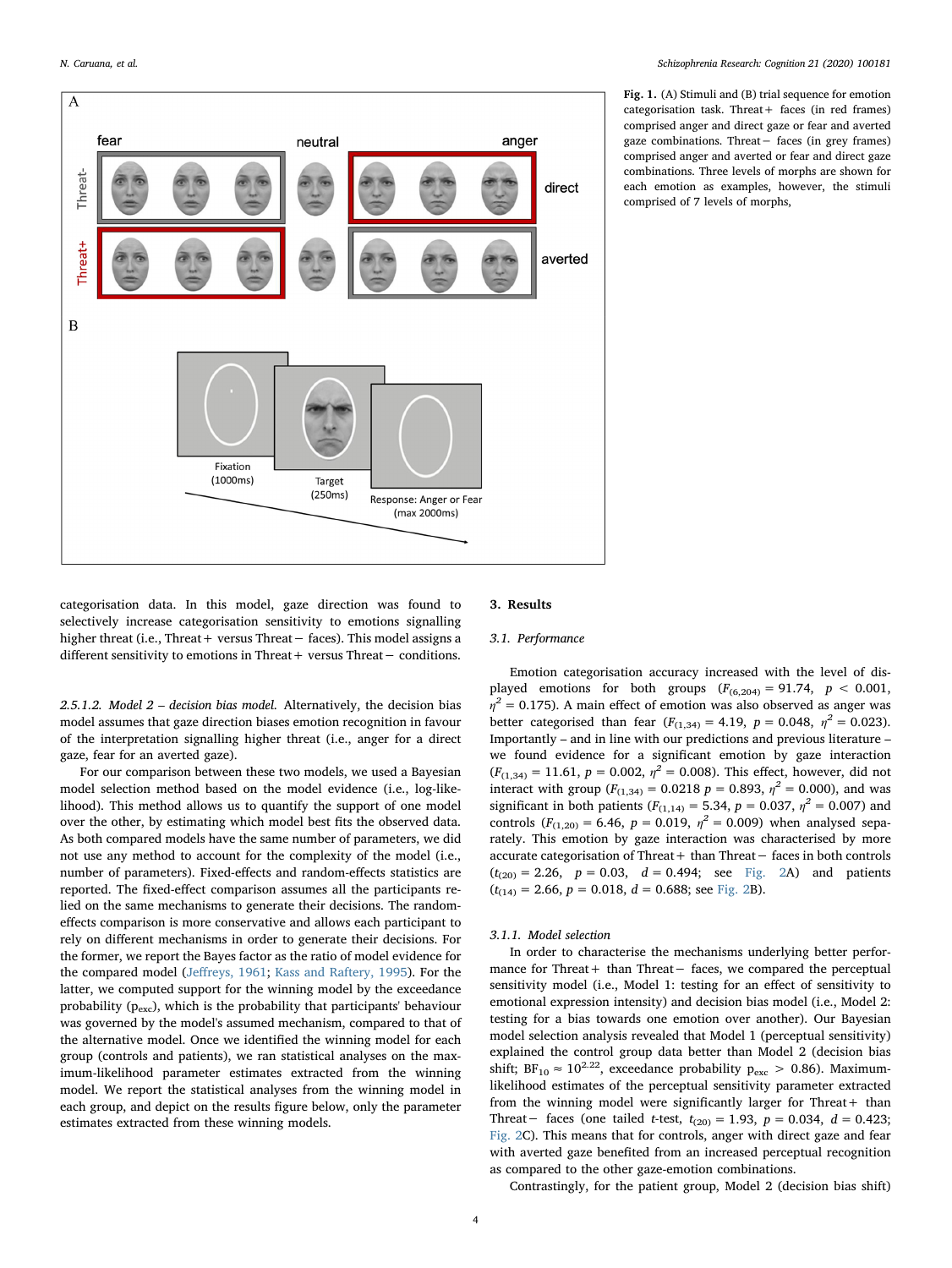<span id="page-4-0"></span>

Fig. 2. Emotion categorisation performance and model selection. (A) Percentage of correct responses for Threat+ and Threat− in controls (B) Percentage of correct responses for Threat+ and Threat− in patients. (C) Sensitivity parameter estimate for Threat+ and Threat− from the winning model in controls. (D) Bias parameter for direct and averted gaze from the winning model in patients. Positive values indicate a bias towards anger response, whilst negative values indicate a bias towards fear responses.  $* p < 0.05$  (two tailed *t*-test in A–B, onetailed  $t$ -test in C-D).

explained the data better than Model 1 (perceptual sensitivity;  $BF_{10} \approx 10^{3.17}$ ,  $p_{\text{exc}} > 0.84$ ). Maximum-likelihood estimates of the bias parameter extracted from the winning model differed significantly for direct and averted gaze (one tailed t-test,  $t_{(14)} = 2.54$ ,  $p = 0.01$ ,  $d = 0.657$ ; [Fig. 2](#page-4-0)D). This reveals that for patients, direct gaze biased emotion categorisation responses towards 'angry', and averted gaze biased responses towards 'fear'. We have also included comparisons with a third model in Supplementary material 1 which includes a possible effect of both perceptual sensitivity and decision bias. These additional model comparisons rule out the possibility that the increased accuracy for Threat+ over Threat− faces is explained by both a change in the sensitivity and bias parameter. Altogether, these results provide further evidence that the effects in each group were specific to a change in sensitivity for controls, and a change in decision bias for patients.

# 4. Discussion

The capacity to detect threat signalled by the faces of conspecifics is important for enabling humans to avoid threats posed by either other humans, or external sources of danger in the immediate environment ([Sander et al., 2007](#page-6-30)). Recent research has revealed that humans integrate gaze direction cues when categorising face-cued emotions to increase their perceptual sensitivity for faces that potentially convey a self- and threat-relevant signal [\(El Zein et al., 2015a,b\)](#page-6-32). This suggests that in healthy adults, gaze direction cues have a bottom-up influence on the evaluation of emotion expressions, such that fearful faces with averted gaze and angry faces with direct gaze (i.e., Threat + faces) are categorised more accurately than alternative gaze-emotion combinations (i.e., Threat− faces). The current study aimed to examine whether this ability is supported by a different mechanism in schizophrenia, in line with a top-down cognitive bias account of social-cognitive difficulties.

We found that, like healthy controls, patients were more accurate in categorising Threat+ than Threat− faces. Critically, however, Bayesian modelling of the emotion categorisation data revealed that the underlying mechanism driving this effect differed in patients. Previous modelling of emotion categorisation data has revealed that this phenomenon in neurotypical humans is likely driven by a 'perceptual sensitivity' mechanism – whereby gaze direction acts as a contextual cue which increases one's ability to sensitively (i.e., more accurately) categorise emotions ([El Zein et al., 2015a,b\)](#page-6-32). This finding has been replicated several times now, in another study involving autistic and neurotypical adolescents ([Ioannou et al., 2017\)](#page-6-31), and again in the control participants of the current study. However, contrastingly, data from the patient group in the current study was best explained by a 'decision bias' model. This suggests, that in patients the increased accuracy for categorising Threat + faces was driven by direct gaze biasing patients towards the categorisation of angry faces, and likewise, averted gaze biasing patients towards categorising fearful faces. This bias in patients is most clearly observed when categorising neutral faces, as they were more likely to categorise a neutral face as (1) angry when gaze was directed at the participant, and (2) fearful when gaze was averted. In other words, patients were biased to assume that the face displayed the emotion that would be most threatening to themselves given the gaze cue provided. This bias manifests for neutral faces even though they offer no visual evidence for either emotion. This direct evidence for a decision bias mechanism aligns with indirect supporting evidence from the emotion and gaze processing literature in schizophrenia, which until now have largely remained separate.

Previous studies revealed that patients with schizophrenia exhibit deficits in emotion categorisation from faces – particularly for negatively-expressed emotions – even when positive symptoms are mild and effectively controlled using medication [\(Kohler et al., 2010](#page-6-2)). In contrast, impairments in recognising identities from faces are not reliably observed in schizophrenia, suggesting that the perceptual processing of invariant face features is intact (see [Darke et al., 2013](#page-6-4); [Watson, 2013](#page-6-40) for relevant reviews). These discrepant findings may therefore reflect variation in the higher-level cognitive demands of the tasks used to assess face perception ([Bortolon et al., 2015](#page-5-14); [Kohler et al., 2010\)](#page-6-2). As such emotion processing impairments may reflect a primarily top-down cognitive bias which impacts the conscious evaluation of perceptual input – rather than an aberration of basic perceptual mechanisms.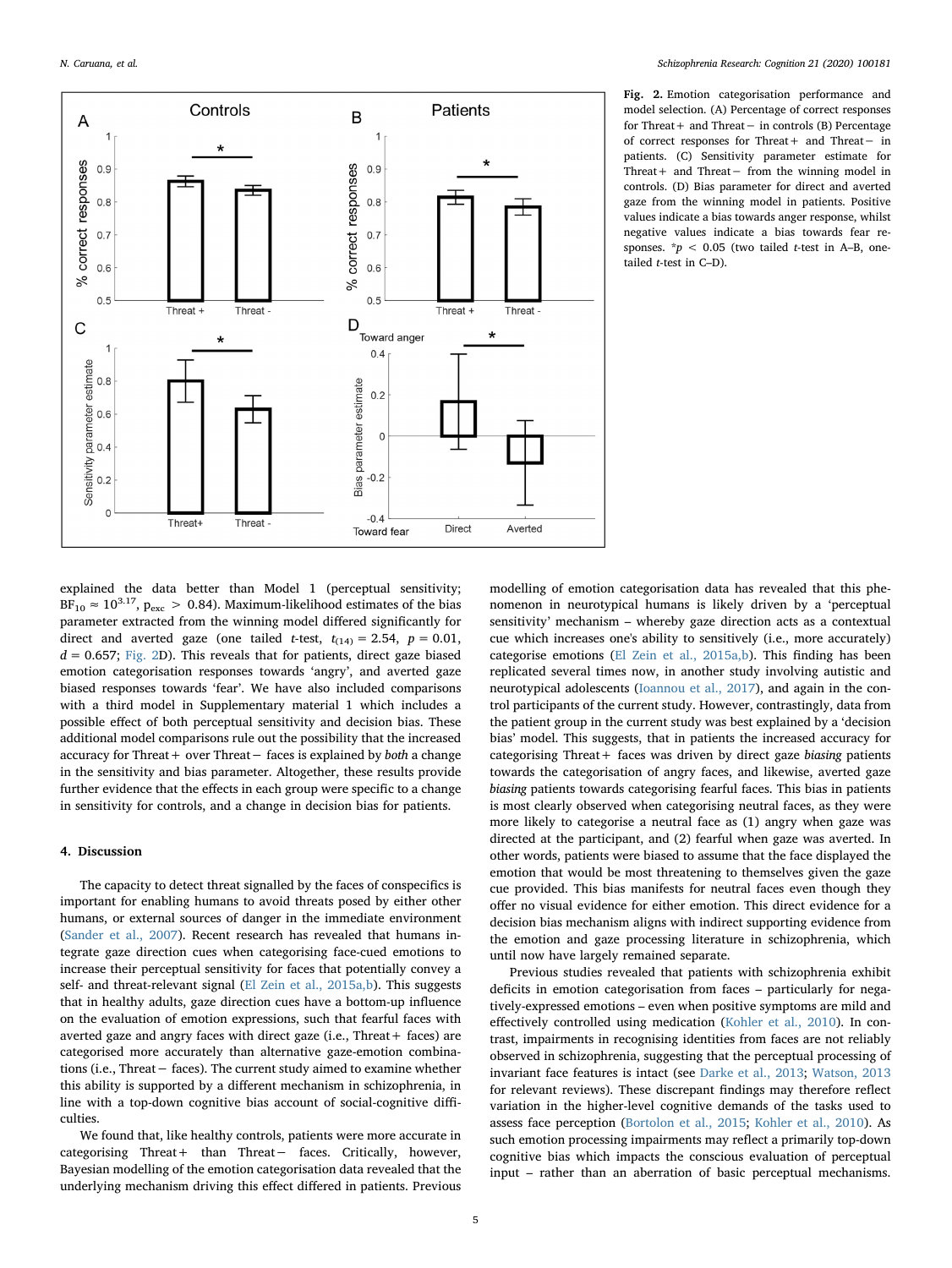Indeed, this may reflect a downstream consequence of the mentalising impairments widely reported in patients with schizophrenia – which in turn may facilitate the maintenance of positive symptoms such as persecutory delusions ([Brüne, 2005;](#page-5-5) [Langdon et al., 2014](#page-6-41); [Sprong et al.,](#page-6-42) [2007\)](#page-6-42). In line with this view, actively-paranoid patients are also more likely to mis-categorise neutral faces as angry ([Pinkham et al., 2011](#page-6-18)), which reflects a top-down bias to perceive a neutral stimulus as emotionally salient and threatening. Our modelling analyses also support this last finding, as they suggest that patients tend to perceive neutral stimuli as being more threat-relevant. However, more work is needed to better characterise the directionality between cognitive biases and persecutory delusions in schizophrenia.

Studies of gaze processing have also provided evidence for self-relevance biases influencing the perception of gaze direction in schizophrenia. Specifically, substantial evidence has been put forward suggesting that patients are biased to perceive direct gaze when gaze is averted, or in some cases, where there is no physical eye stimulus at all ([Hooker and Park, 2005](#page-6-23); [Rosse et al., 1994](#page-6-24); [Tso et al., 2012\)](#page-6-25). This body of work also reveals that this bias is likely to reflect a top-down cognitive phenomenon, rather than an aberration of low-level visual processing. Indeed, CFS techniques have revealed that the early visual encoding of faces ([Caruana et al., 2019c\)](#page-5-2) and gaze direction ([Seymour](#page-6-12) [et al., 2016\)](#page-6-12) are intact in schizophrenia. Patients with schizophrenia have also demonstrated intact processing of gaze direction in conscious viewing tasks that do not involve a self-relevant evaluation of gaze direction (also see [Palmer et al., 2018a,b](#page-6-43)). Moreover, recent studies have evidenced increased responsivity to communicative gaze cues in patients with schizophrenia ([Caruana et al., 2019b](#page-5-15)). Once again, it has been suggested in the gaze processing literature that these biases may contribute to the experience of persecutory delusions in which the actions of others are perceived as being intentional, communicative and threatening ([Abu-Akel and Bailey, 2000;](#page-5-16) [Frith, 2004\)](#page-6-44).

#### 5. Conclusion

Paranoid and persecutory delusions (i.e., beliefs that 'others intend to do me harm') are a common belief formation aberration experienced in schizophrenia which can cause significant distress for patients (see [Appelbaum et al., 1999\)](#page-5-17). The current findings suggest that perhaps in schizophrenia, this may either maintain, or be maintained by, an underlying bias towards the representation of self-directed threat – rather than an increased sensitivity to genuine threat signals. Arguably, the latter is more adaptive for survival as it increases our sensitivity to genuine threat signals. A bias towards the perception of threat however, can potentially be adaptive when the threat signal is truly present – but maladaptive when this bias leads to the persistent perception of threat in ambiguous or non-threatening situations. Further work is needed to explore this bias in other social information processing paradigms, whilst examining its association with persecutory delusion symptoms in order to verify whether these biases maintain paranoid beliefs, or are shaped by them.

# CRediT authorship contribution statement

Nathan Caruana:Conceptualization, Formal analysis, Writing review & editing, Writing - review & editing.Christine Inkley:Investigation, Writing - review & editing.Marwa El Zein:Conceptualization, Formal analysis, Writing - review & editing, Writing - review & editing.

# Declaration of competing interest

This research was conducted in the absence of any commercial or financial relationships that could be construed as a potential conflict of interest.

# Acknowledgements

This work was supported by the Australian Research Council (ARC) and the ARC Centre of Excellence in Cognition and its Disorders (CCD; [www.ccd.edu.au](http://www.ccd.edu.au)) [CE110001021]. Dr. Caruana was a recipient of an ARC CCD Cross Program Support Scheme grant as well as a Macquarie University Research Fellowship which directly supported this work. Dr. El Zein is funded by the Wellcome Trust grant number 204702. We wish to thank Julie Grezes and Valentin Wyart who initially designed the experimental paradigm with Marwa El Zein.

# Role of the funding source

The funding sources for this project were not involved in any decision-making, data collection, analysis or dissemination of this study. The scientific process of this study was independent of any relationship with the funding sources that could be construed as a potential conflict of interest.

#### Appendix A. Supplementary data

Supplementary data to this article can be found online at [https://](https://doi.org/10.1016/j.scog.2020.100181) [doi.org/10.1016/j.scog.2020.100181.](https://doi.org/10.1016/j.scog.2020.100181)

#### References

- <span id="page-5-16"></span>Abu-Akel, A., Bailey, A.L., 2000. The possibility of different forms of theory of mind impairment in psychiatric and developmental disorders. Psychol. Med. 30 (3), 735–738. [https://doi.org/10.1017/s0033291799002123.](https://doi.org/10.1017/s0033291799002123)
- <span id="page-5-7"></span>[Adams Jr., R.B., Kleck, R.E., 2003. Perceived gaze direction and the processing of facial](http://refhub.elsevier.com/S2215-0013(20)30005-6/rf0010) [displays of emotion. Psychol. Sci. 14 \(6\), 644](http://refhub.elsevier.com/S2215-0013(20)30005-6/rf0010)–647.
- Adams Jr., R.B., Kleck, R.E., 2005. Eff[ects of direct and averted gaze on the perception of](http://refhub.elsevier.com/S2215-0013(20)30005-6/rf0015) [facially communicated emotion. Emotion 5 \(1\), 3.](http://refhub.elsevier.com/S2215-0013(20)30005-6/rf0015)
- <span id="page-5-10"></span>[Andreasen, N.C., 1983. The Scale for the Assessment of Negative Symptoms \(SANS\).](http://refhub.elsevier.com/S2215-0013(20)30005-6/rf0020) [University of Iowa, Iowa City, IA.](http://refhub.elsevier.com/S2215-0013(20)30005-6/rf0020)
- [Andreasen, N.C., 1984. Scale for the Assessment of Positive Symptoms \(SAPS\). University](http://refhub.elsevier.com/S2215-0013(20)30005-6/rf0025) [of Iowa, Iowa City, IA.](http://refhub.elsevier.com/S2215-0013(20)30005-6/rf0025)
- <span id="page-5-17"></span>[Appelbaum, P.S., Robbins, P.C., Roth, L.H., 1999. Dimensional approach to delusions:](http://refhub.elsevier.com/S2215-0013(20)30005-6/rf0030) [comparison across types and diagnoses. Am. J. Psychiatr. 156 \(12\), 1938](http://refhub.elsevier.com/S2215-0013(20)30005-6/rf0030)–1943.
- <span id="page-5-4"></span>Bediou, B., Franck, N., Saoud, M., Baudouin, J.-Y., Tiberghien, G., Daléry, J., d'Amato, T., 2005. Effects of emotion and identity on facial affect processing in schizophrenia. Psychiatry Res. 133 (2), 149–157. <https://doi.org/10.1016/j.psychres.2004.08.008>.
- <span id="page-5-0"></span>Billeke, P., Aboitiz, F., 2013. Social cognition in schizophrenia: from social stimuli processing to social engagement. Front. Psychiatry 4, 1–11. [https://doi.org/10.3389/](https://doi.org/10.3389/fpsyt.2013.00004) [fpsyt.2013.00004](https://doi.org/10.3389/fpsyt.2013.00004).
- <span id="page-5-3"></span>Blakemore, S.J., Sarfati, Y., Bazin, N., Decety, J., 2003. The detection of intentional contingencies in simple animations in patients with delusions of persecution. Psychol. Med. 33 (8), 1433–1441. [https://doi.org/10.1017/s0033291703008341.](https://doi.org/10.1017/s0033291703008341)
- <span id="page-5-14"></span>[Bortolon, C., Capdevielle, D., Ra](http://refhub.elsevier.com/S2215-0013(20)30005-6/rf0050)ffard, S., 2015. Facial affect recognition and information [processing in schizophrenia and bipolar disorder. Neurosci. Biobehav. Rev. 53, 79.](http://refhub.elsevier.com/S2215-0013(20)30005-6/rf0050)
- <span id="page-5-13"></span>Brainard, D.H., 1997. The psychophysics toolbox. Spat. Vis. 10 (4), 433–436. Retrieved from. [https://www.ncbi.nlm.nih.gov/pubmed/9176952.](https://www.ncbi.nlm.nih.gov/pubmed/9176952)
- <span id="page-5-5"></span>Brüne, M., 2005. "Theory of mind" [in schizophrenia: a review of the literature. Schizophr.](http://refhub.elsevier.com/S2215-0013(20)30005-6/rf0060) [Bull. 31 \(1\), 21](http://refhub.elsevier.com/S2215-0013(20)30005-6/rf0060)–42.
- <span id="page-5-12"></span>Caruana, N., Inkley, C., Zein, M.E., Seymour, K., 2019a. No influence of eye gaze on emotional face processing in the absence of conscious awareness. Sci. Rep. 9, 16198. <https://doi.org/10.1038/s41598-019-52728-y>.
- <span id="page-5-15"></span>Caruana, N., Seymour, K., Brock, J., Langdon, R., 2019b. Responding to joint attention bids in schizophrenia: an interactive eye-tracking study. Q. J. Exp. Psychol. 72 (8), 2068–2083. [https://doi.org/10.1177/1747021819829718.](https://doi.org/10.1177/1747021819829718)
- <span id="page-5-2"></span>Caruana, N., Stein, T., Watson, T., Williams, N., Seymour, K., 2019c. Intact prioritisation of unconscious face processing in schizophrenia. Cogn. Neuropsychiatry 24 (2), 135–151. [https://doi.org/10.1080/13546805.2019.1590189.](https://doi.org/10.1080/13546805.2019.1590189)
- <span id="page-5-9"></span>[Castle, D.J., Jablensky, A.J., McGrath, J.J., Carr, V.C., Morg, V., Waterreu, A., Farmers,](http://refhub.elsevier.com/S2215-0013(20)30005-6/rf0080) [A., 2006. The diagnostic interview for psychoses \(DIP\): development, reliability and](http://refhub.elsevier.com/S2215-0013(20)30005-6/rf0080) [applications. Psychol. Med. 36, 69](http://refhub.elsevier.com/S2215-0013(20)30005-6/rf0080)–80.
- <span id="page-5-1"></span>Chan, R.C., Li, H., Cheung, E.F., Gong, Q.Y., 2010. Impaired facial emotion perception in schizophrenia: a meta-analysis. Psychiatry Res. 178 (2), 381–390. [https://doi.org/10.](https://doi.org/10.1016/j.psychres.2009.03.035) [1016/j.psychres.2009.03.035.](https://doi.org/10.1016/j.psychres.2009.03.035)
- <span id="page-5-6"></span>Comparelli, A., De Carolis, A., Emili, E., Rigucci, S., Falcone, I., Corigliano, V., ... Girardi, P., 2014. Basic symptoms and psychotic symptoms: their relationships in the at risk mental states, first episode and multi-episode schizophrenia. Compr. Psychiatry 55 (4), 785–791. <https://doi.org/10.1016/j.comppsych.2014.01.006>.
- <span id="page-5-11"></span>[Compton, M.T., Chien, V.H., Bollini, A.M., 2007. Psychometric properties of the Brief](http://refhub.elsevier.com/S2215-0013(20)30005-6/rf0095) [Version of the Schizotypal Personality Questionnaire in relatives of patients with](http://refhub.elsevier.com/S2215-0013(20)30005-6/rf0095) [schizophrenia-spectrum disorders and non-psychiatric controls. Schizophr. Res. 91,](http://refhub.elsevier.com/S2215-0013(20)30005-6/rf0095) 122–[123](http://refhub.elsevier.com/S2215-0013(20)30005-6/rf0095).
- <span id="page-5-8"></span>Cristinzio, C., N'Diaye, K., Seeck, M., Vuilleumier, P., Sander, D., 2009. Integration of gaze